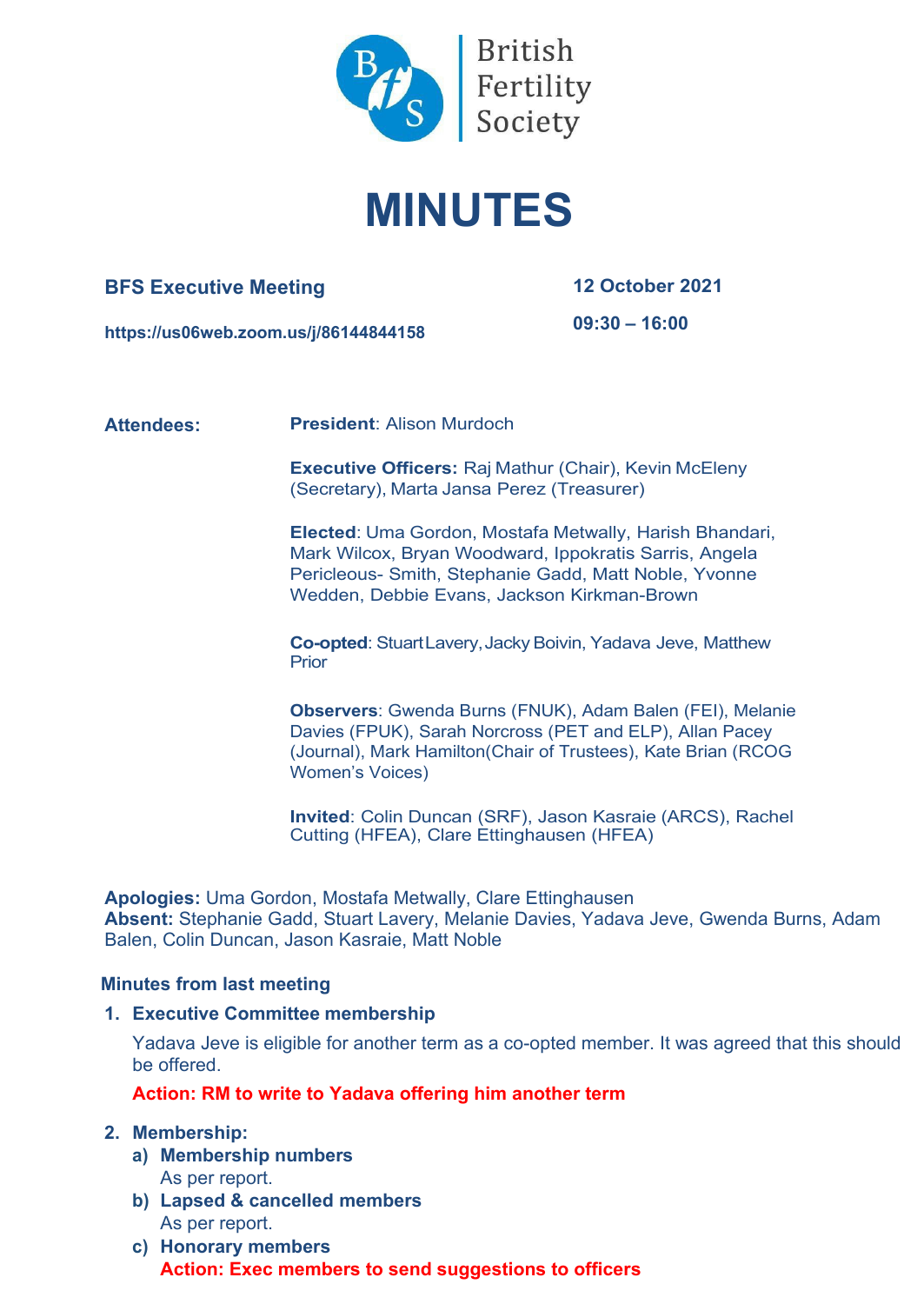

British<br>Fertility<br>Society

# **d) Membership categories & rules**

Consolidated membership categories & now have criteria and evidence people need to supply. This has been circulated to the Executive.

Psychologists to be separate category and will need to put in their number if they are a practicing clinical psychologist, and their academic qualification if they are an academic psychologist. Descriptor "Clinical" to replace "Clinicians".

Discussion over missing qualifications on Counsellors' list, any that are not there, members can add to the personal statement section otherwise too many to include.

BW to send Masters' students the membership benefits leaflet.

**Action: Send members' changes list to Officers before they go to DD to implement. Add a clause to include opt in to telephone.**

**e) Membership working group**

Report on the portal. Discussed above.

# **3. Website update & tender**

Traffic to website has increased. Breakdown by countries – small change but not significant. We are going to look at this data as we launch new website. Douglas Digital have been awarded website contract. Contract being signed – Marta waiting for Yadava to feedback to her then MJP will sign. Matt Prior leading for BFS Executive.

Cost: £53k + VAT over 3 years.

Working group to be put together, to be heavily involved in early stages, which includes working in partnership with Douglas and Profile. Working group needs to be multi-disciplinary – please can members of the Exec state expressions of interest to Matt and Marta.

Angela, Yvonne, Kate, Bryan, Kevin – all volunteered.

# **Action: Exec to volunteer to be in working group to MJP/MP.**

# **4. Media & PR Update**

Nothing to report. Steady stream of queries. Thanks to colleagues who have volunteered to help with media queries and who are now included in emails about these. **Action: CB to produce a list of new people willing to help**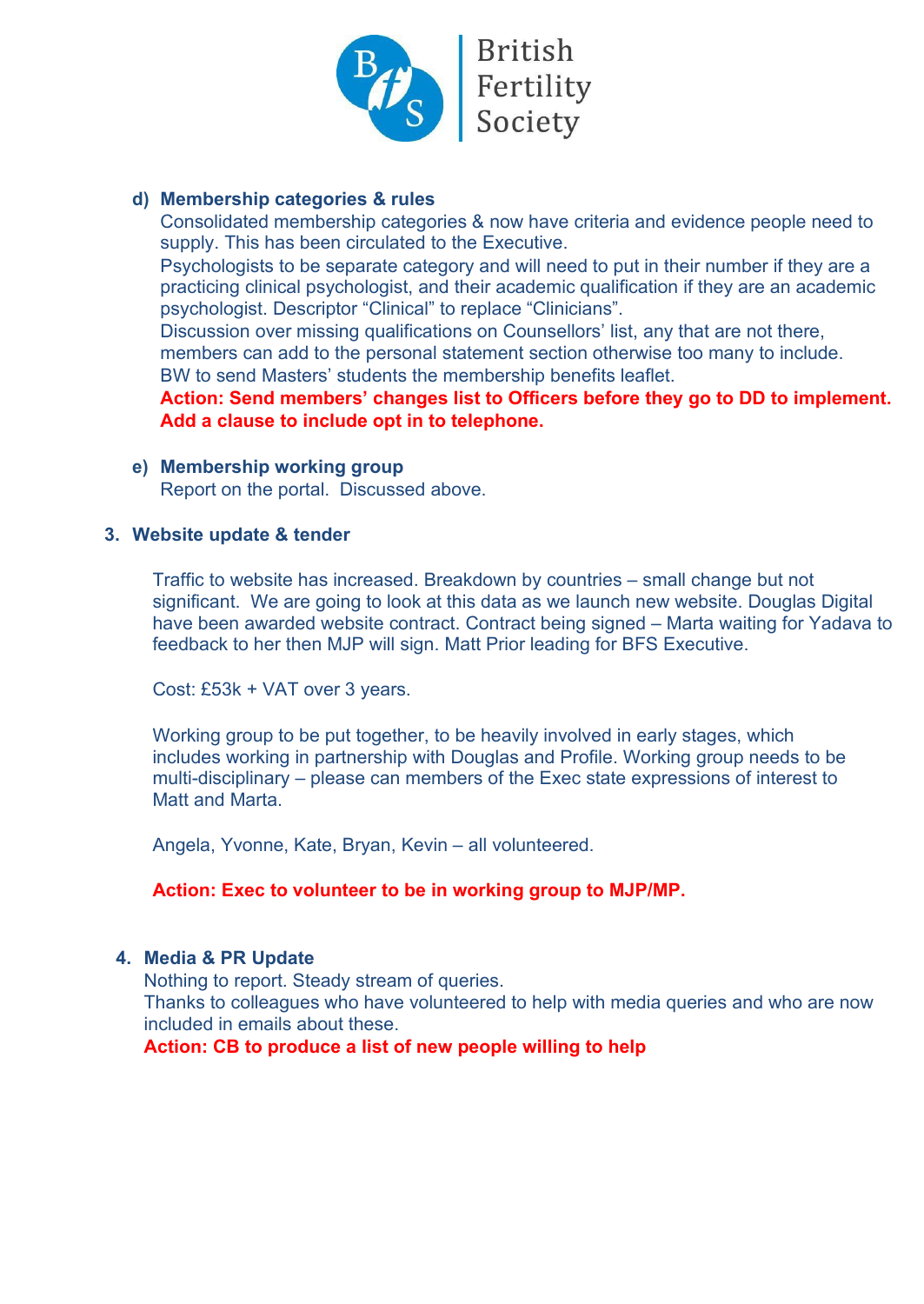

# **5. Newsletter**

RM to summarise the aims agreed for Strategy Day and put it in the newsletter. About  $1/3<sup>rd</sup>$  of newsletters are opened which is within the normal range for this kind of newsletter.

# **Action: CB next edition due in November**

# **6. Mentorship Programme**

21 pairs working together. CB has asked for feedback from mentees – some really wonderful feedback received, MJP thank you to all involved. Please, if you are not already involved, do please consider it as mentees really appreciate it. Face to face meet up for these pairs at Fertility at the BFS stand.

Feedback to go on website/social/BFS stand anonymised

**Action: CB to send individual feedback to people. CB to arrange get together for mentors/mentees at Fertility. CB to anonymise feedback.**

# **7. Trustees & Governance update**

# **- Trustee minutes**

In portal

# - **Articles of association**

The eligibility for someone to stand for election as chair of the Society - says should have been a member of the Exec for at least 3 years. Is this a bit restrictive?

Consensus to keep as 3 years at the point at which they take up the post as Chair.

i.e. 2 years from when elected as elected a year in advance.

New AOA approved by Exec for presentation to the membership with modification of 3 year term.

**Action: CB to circulate to membership in advance of the AGM** 

# **8. Journal update**

Publisher's report in portal. Denny Sakkas has stood down from the Editorial Board after nearly 24 years. The role of Science sub-editor has now been split into two. Bryan Woodward and Stephen Fleming appointed. BFS Exec gave approval for this change. Editorial board members in the science domain needed to backfill this. AP will circulate an expression of interest email inviting people to apply for the roles.

Jane Denton stepped back as Nursing, Counselling and Ethics sub editor earlier in the year. Eleanor Stephenson took this on. New Nurse editorial members – Patricia Herschberger from North America and Val Peddie from Aberdeen. BFS Exec gave approval.

Impact figure is now 2.76. Fifth year of increase.

Backlog: needs to be tackled. It exists because the journal is getting more popular and receiving more submissions. Only way to tackle this is to increase issue numbers, AP has already increased page numbers by 100.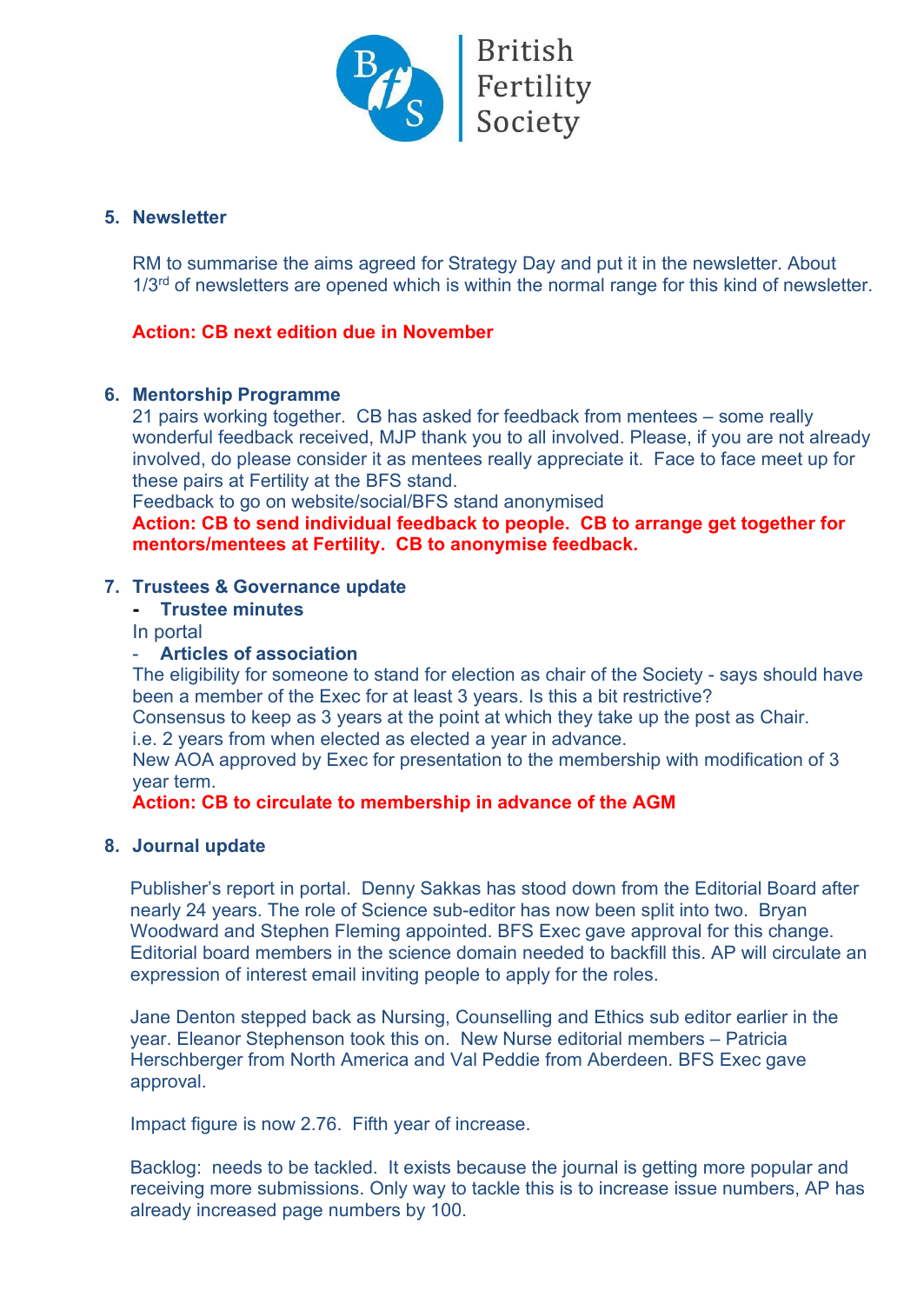

Probably need to consider increasing journal size by 100 pages, which has contractual issues with Taylor and Francis. Window of opportunity coming up if we choose to use it, the BFS have to give 12 months' notice of a contractual change, with breakpoint of 5 years. Could one of the Officers check the contract? We will need to request a contract change or serve notice on T & F but this needs to be done asap. Other option is to go to the open access model, which is a strategic decision to be made by the BFS.

RM: Do we have enough information to decide if we want to go to open access? Effect on BFS finances will be positive as we are currently losing money. Problem will be our members will have to pay for articles to be published. We will probably be able to secure from T & F a certain category or number of articles that can be published at reduced rates. RM thinks the time has come for us to make this decision.

AP has not seen the BFS figures so does not know how it will affect the bottom line for the BFS. AP gut reaction is open access will be beneficial for the BFS but hasn't seen the BFS work this through as a society. It was agreed with T&F that the BFS wouldn't pay for student members going forward.

It has also been agreed that we will pay for an Editor going forward.

MJP: saw figures from T&F, wants to engage with T&F again and negotiate again. Look at figures and come back to the Exec with a firm proposal.

What does the BFS want from the journal? What is it for and what are we wanting to do with it? Is it a prestige object or a source of income? RM thinks it can be both – raising prestige of reproductive medicine but also not something we should lose money on. If the publishers are strongly in favour of an open access model, then they are the ones who really know the future of journal publications, need to have further talks with them.

MW: Do we keep the journal at the same size and become more selective rather than increasing its size? Or do we just make it bigger and allow more in. AP: Acceptance rate has not increased, remained at 14% - increasing academic rigour won't cap size, we either have to flex size of journal or we have to accept a big backlog.

Open access means members will have to pay to submit. Only 7% are UK. AP doesn't think moving to an open access model will be detrimental to members as only a minority publish. Through fee waivers or bursaries, the BFS could ameliorate the fees.

MJP: How much does free access to Human Fertility affect new members? How much does it weigh in their decision to become a BFS member? Perhaps the question should go into a survey. RM: need to be careful how to phrase it.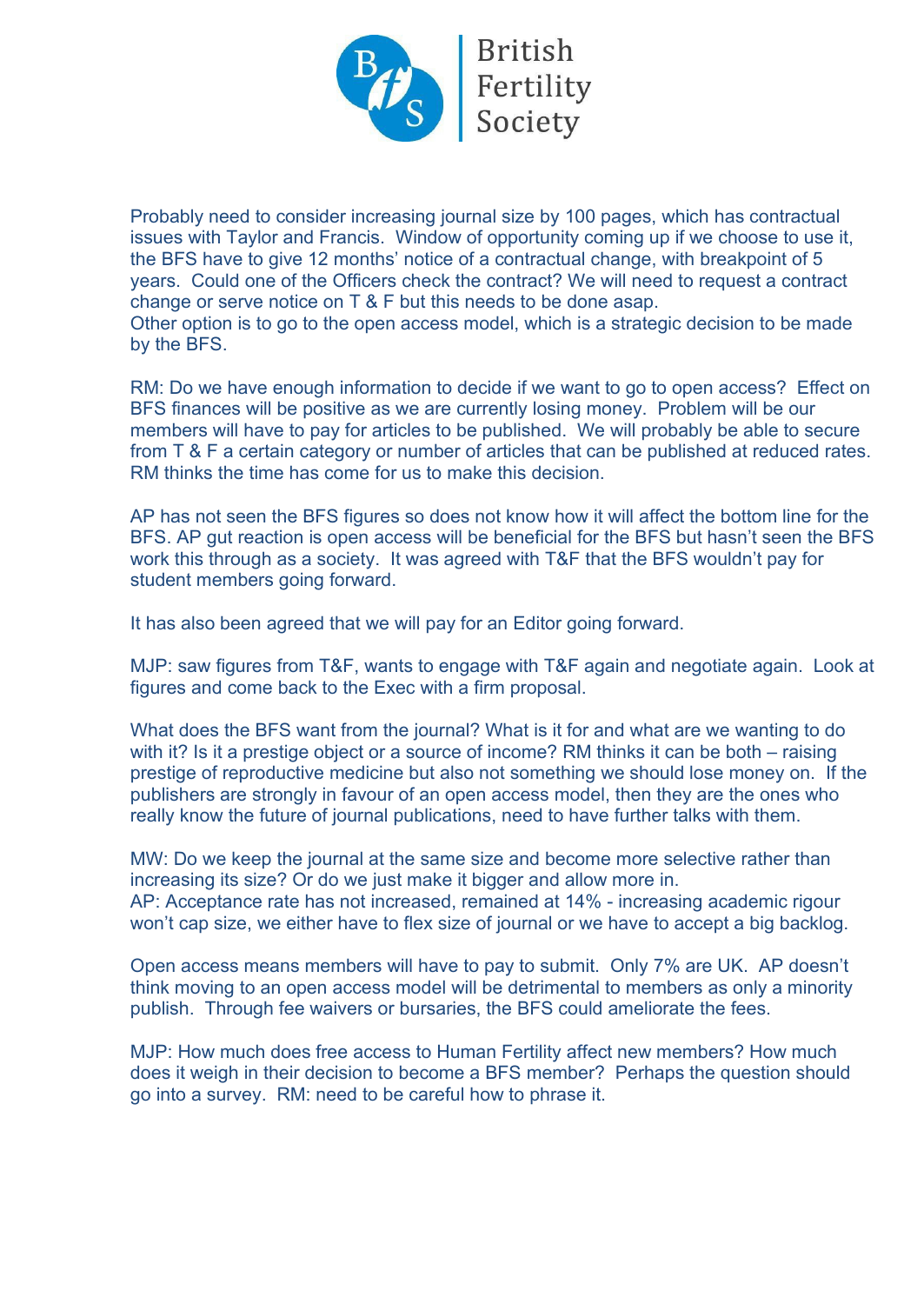

# British<br>
Fertility<br>
Society

HB: Will it affect submissions from overseas? AP: lots are willing to pay, the business model is quite complex – we don't know if the ratio will stay the same. Some lower resource countries have their fees waived by the publishers also.

KM: T&F said impact factor tends to go up when switched to open access. Also, most people can access the journal elsewhere. We want to grow the membership but growing it is financially disadvantageous to us atm.

# **Action: Officers & AP to meet again with T&F, and AP and come back to Exec with a recommendation.**

RM: Sincere thanks to AP for an amazing job as Editor. He has been synonymous with the journal and it is where it is today thanks to Allan and Henry before him.

AP has given 1 year's notice to allow us time to find a replacement.

How to find a replacement? Any journal editorial board experience would help. Circulate expressions of interest and see who applies.

# **Action: AP to look for the expression of interest that was sent when he applied for the role and send to RM. Expression of interest NOT to be sent until AP notifies BFS that he has told the editorial board.**

AP has not told editorial board or publishers yet. So please keep this confidential – they have an editorial board meeting in a few months' time.

BW wondering if Daniel Brison or Roger Sturmey may be useful to consider.

# **9. Finance update**

# **a) Quarterly report**

Little change since last Exec. Financial position allows us to invest in the website. Healthy position, making a significant surplus for Study Week and RCOG but we must be mindful. Expenditure will increase as we do more face to face meetings. Education: £52.5k so far – surplus about £38k. Sponsorship is the other significant income. Expenses: biggest expenditure is Profile organisation fee for Study Week and production costs. Moving forwards it may be hybrid, which will affect costs and increase expenditure. Bottom line is positive £3.5k – not losing money. Charity: Membership income is our main income, we need to focus on increasing this. Bottom line is a small positive.

# **b) Sponsorship**

Need to put together new sponsorship packages. The digital packages we put together during pandemic need review. Going to review packages now, meet with sponsors face to face at Fertility 2022. Need to acknowledge the role that sponsors play in the security of BFS. We were successful last year as we were proactive in changing our packages. This will need to happen each year.

**Action: CB to rework sponsorship packages. Set up meetings with sponsors at Fertility.** 

**Write to sponsors and ask for their views on packages from RM, KMc and MJP**

# **10.Strategy & Development:**

**a) Planning**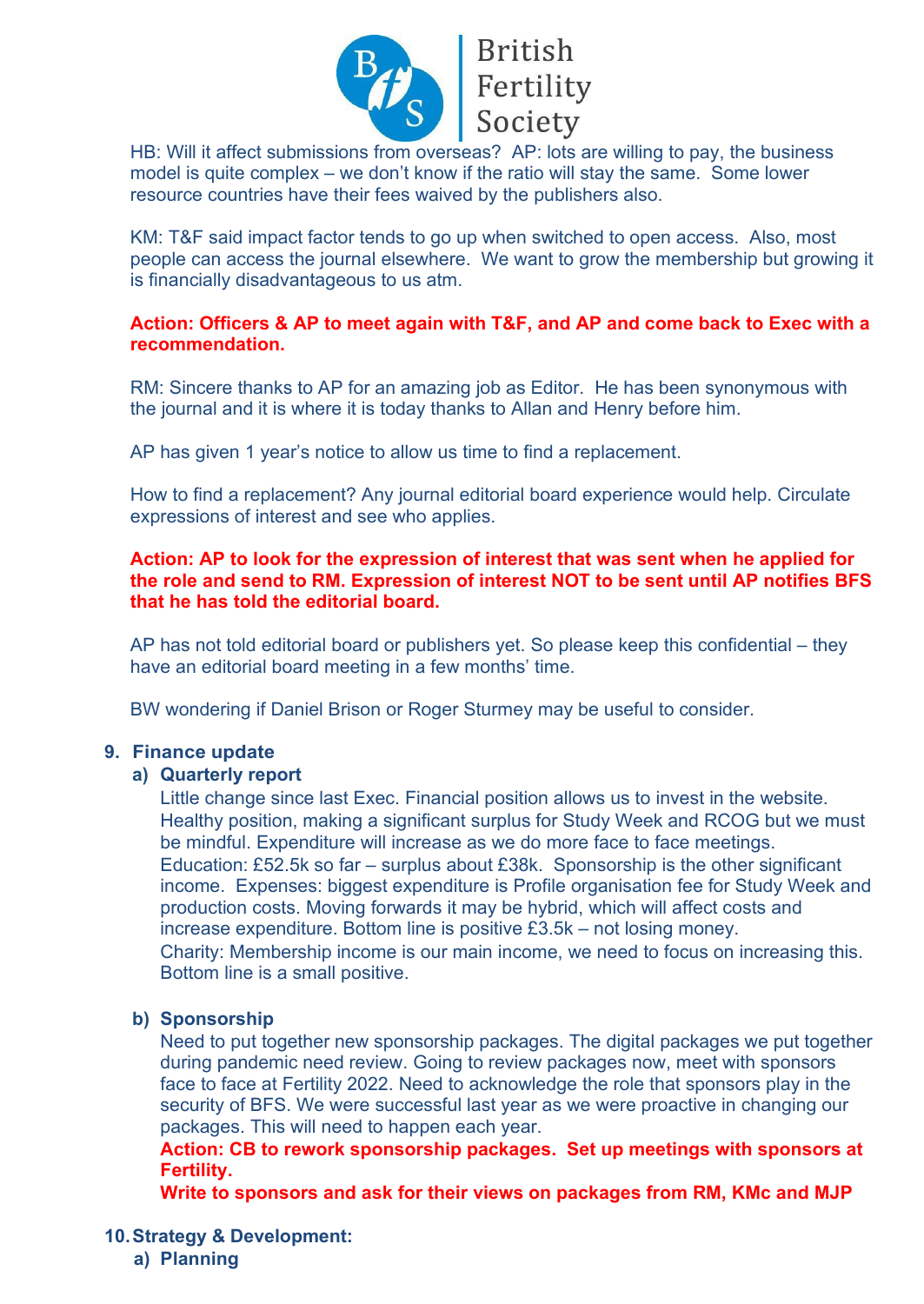

Minutes on portal.

Arising from this were some actions and priorities which we need to start acting on. First was to agree membership criteria – done.

Second was to form a working party for the website – in process of doing this. **Action: Patient information lead – RM requested expressions of interest from members of the Executive Committee. The role is to lead on revising and developing patient information resources of the BFS. If no expressions of interest from Exec, we will go to the membership. Please notify the Officers. Angela PS volunteered. Exec officers to consider recruiting further support for her.**

**b) Royal Charter -** NTR

**c) Sub-Committees**

# **Meetings:**

#### **Fertility 2022**

Over 320 abstract submissions – more than 2020. 82 accepted for oral. Exhibition and sponsorship sales are over target. Programme is finalised bar one speaker. Launching on web/marketing in next few weeks.

Need to find judges – SE to remind SL.

Silke Dyer is the Patrick Steptoe eponymous lecturer. Has suggested "Matters of Life" as her subject.

Set up a networking event on the evening of Wednesday – perhaps in Bar Cuba where SRF did their event previously. Put some money behind the bar. Ensure on Thursday that any overseas speakers are looked after by Exec members.

Make sure a group photo of the exec is taken at the Exec on Wednesday. Also please do individuals pics of the SIG leads and individual committee chairs.

AGM – last year was most widely attended. Gives us an opportunity to recognise people who have contributed to the society.

Travel grant applications will be coming in later as abstract acceptances have only just been sent out

Can we organise a 5km run at Fertility – we have done in past but not many takers – will do so again. Maybe consider Yoga

**Action: Committee and SIG leads please send photo and paragraph about what they wish RM to tell the membership about their work at the AGM. SE to ask photographer if they can take photo of BFS Executive on Wednesday at the meeting.**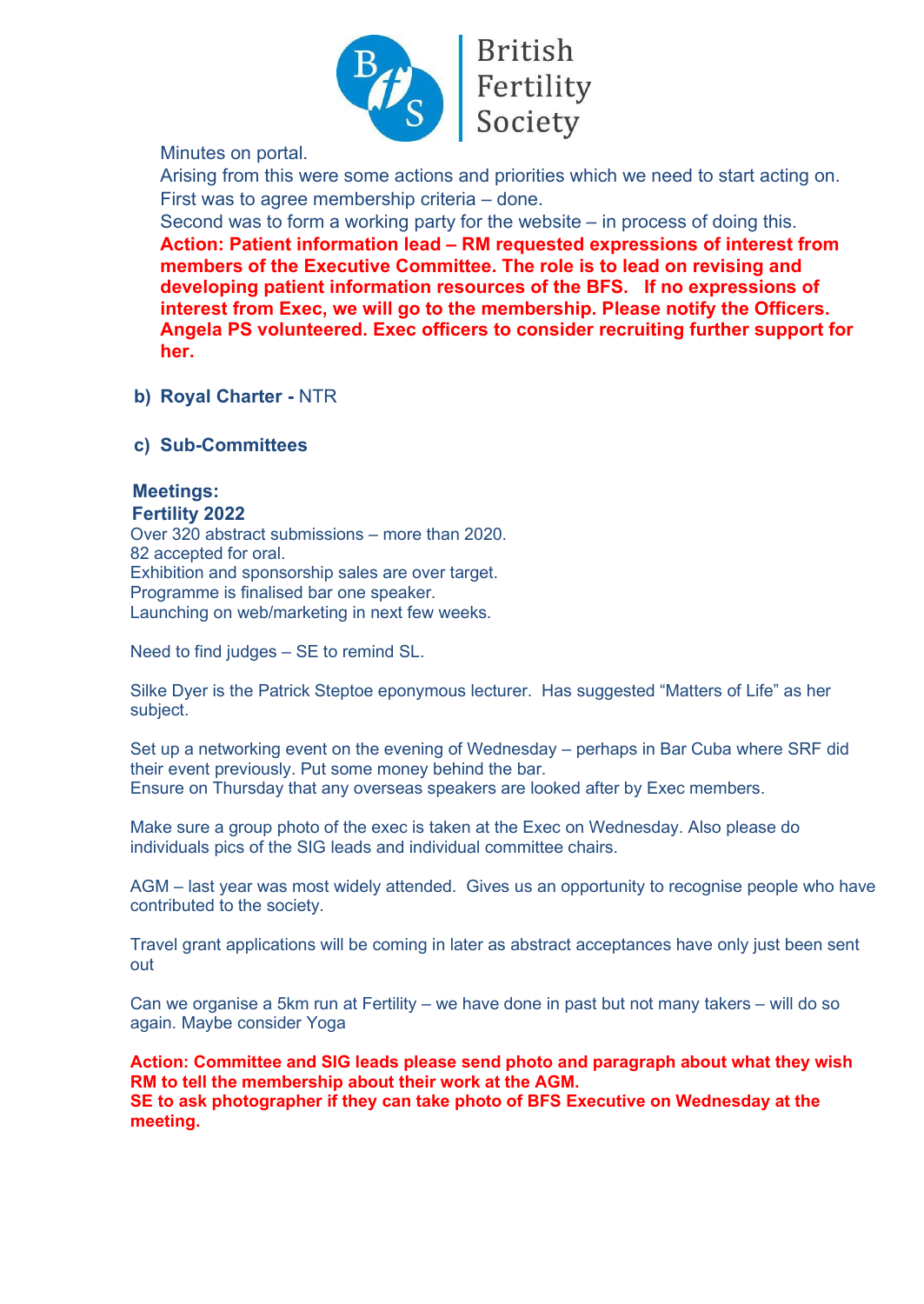

# British<br>Fertility<br>Society

# **11.Training:**

# **a) Study Week 2021**

As per report. Forecasting £38k surplus.

Online great – nurses Study Day to remain fully online in 2022. Some other courses will benefit from hybrid and CB is pulling together a budget for hybrid for some modules for 2022. ET/IUI and PU.

Will it be hybrid contemporaneous or asynchronous?

Is the experience degraded when they're done at the same time?

Exec supportive of looking at options of hybrid.

**b) Training Committee update**

As per report

# **c) Joint BFS/RCOG course**

As per report

World Congress in June.

Indian Fertility meeting in December – not a BFS stream but BFS members giving lectures.

# **14. Policy & Practice**

# **a) Policy & Practice guidance**

Harish has submitted document of guidance. Has also included clear timeline and flowchart. Query over 5000-word limit. HB thinks 5000 words is acceptable (excluding references). RM: it depends on the subject. Perhaps 5000 as a guide.

# **b) Consultations & Policies**

- 7 guidelines in progress 5 are BFS, 2 are joint with ARCS.
- Oocyte cryopreservation in draft just needs reduction in words from 9000. HB has returned to lead author to reduce to 5000 if possible.
- Coparenting has been worked on but the final draft needs some questions answering still – HB has sent it back and asked why not answered or if they feel they don't need answering
- Extended Carrier Screening for Donor Gametes commissioned in June Exec. Scope has been worked on (included in documents) **Action: Deadline of 2 weeks for Exec to feedback to HB on this paper**
- ICSI guidelines 31 December deadline been given to George Hughes so HB should have first draft by next Exec.
- Thromboprophylaxis hopefully will have something soon from Lisa Webber.
- Endometriosis working to deadline of 6 months
- Medical Optimisation working to deadline of 6 months
- IUI guidelines any comments appreciated in documents. Authors have requested for some funding approx. £3k for a Delphi process. There was a discussion about this. Members were opent o fudnig this, but ned to understand that it is needed and will be appropriate, once a literature search has been done and gaps identified.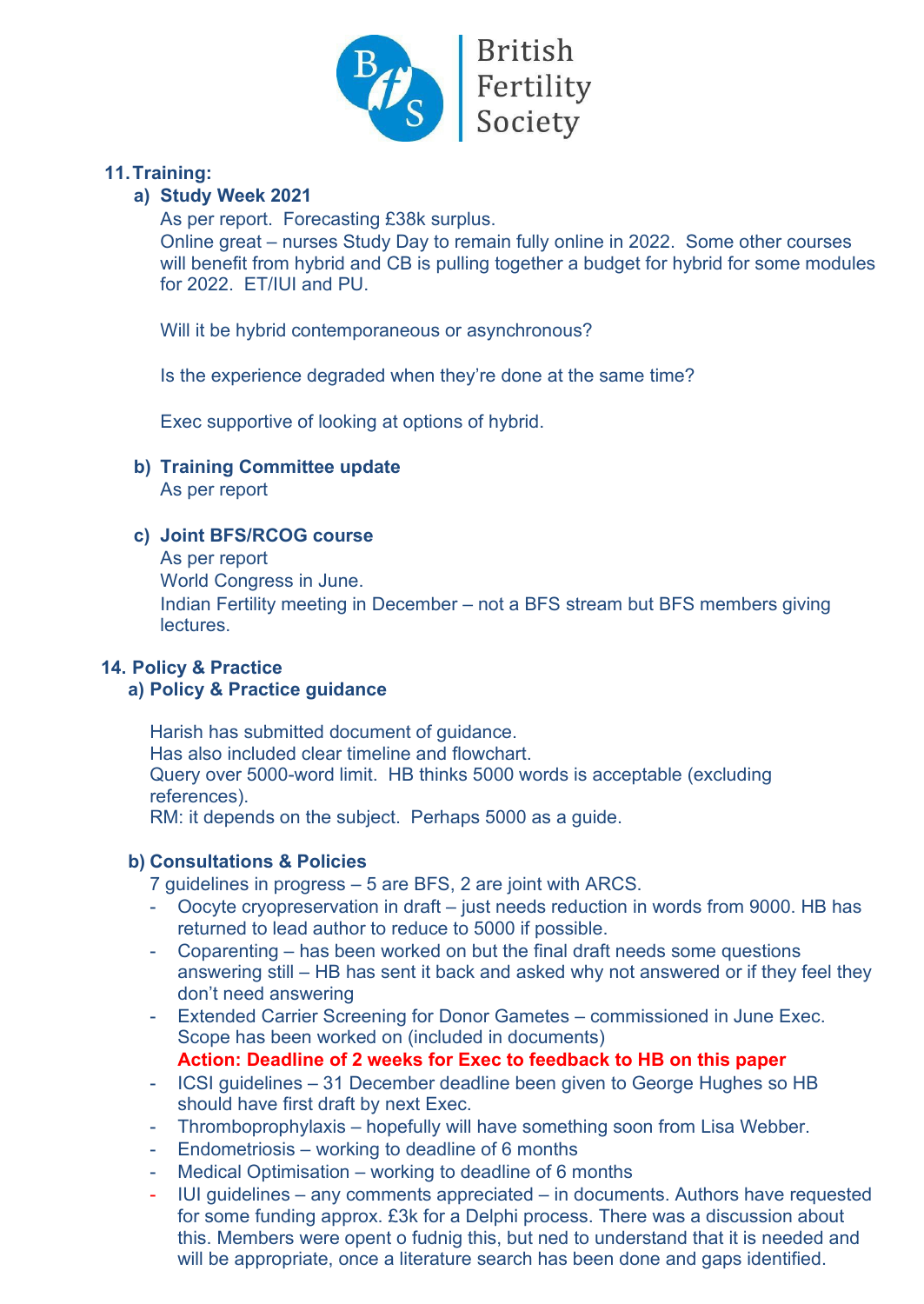

# **Action: HB to send list of contributors to RM for AGM**

# **15. SIGs**

# **a) SIG governance**

Chairs need to change every 3 years. RM to take this up with SIG leads (excluding LPE as this is a recent appointment).

**Action: CB make the SIG governance document a standing paper in Exec docs. RM to take up new leads with SIG leads.**

- **b) Fertility Preservation UK** No document received
- **c) Fertility Education Initiative** Minutes in portal.
- **d) Andrology**

As report. Varicoceles questionnaire being circulated. Male animations all progressing.

# **e) Law, Policy & Ethics**

- IS writing something for BioNews on shared motherhood. RM and SN to agree words that BFS are happy with to go to the Dept of Health and the Minister.
- Changes to storage limits and the BFS response to the consultation. What to do if there is a gap in consent?
- Timelines not sure when it will get near Parliament could be May next year.
- Any thoughts or drafts Exec members are putting in it would be useful for the SIG to see so that the response the LPE SIG submit is more representative of what the BFS membership thinks. RM happy for everyone to put in responses but wants one strong BFS response too.

**Action: Please let SN know any clinic or personal responses to the consultation on storage limits by the 19th**

- AM: Rewriting the Act for the BFS. Great starting point for the BFS to think about the modernisation of the Act. RM use document as an engagement tool and have a meeting around ideas for it – an extended LPE SIG meeting which others can attend, have speakers and discussion and someone making notes. SN: thinking of having something on the PET stand at Fertility 2022 so that members can let us know what they would like to change – try to get their ideas in. RM: we should use our position to lobby Dept of Health and write articles. KM: also beneficial for the Royal Charter.
- Planned reforms to surrogacy laws will be late Autumn next year not Spring.

# **16.HFEA Update**

Prism went live on 13<sup>th</sup> September. Feedback is positive.

The old register was switched off at end August and migrated into the new register. So all the data at the moment is caveated that it is only accurate until end August. Companies who provide data are working on their systems to ensure their systems can talk to the HFEA. We expect everyone to be submitting data by December.

Open The Register service: suspended during pandemic when clinics were shut. Led to huge backlog of applicants. Took on 2 new temporary staff and are working through the backlog. Starting a project to look at the service in more details – streamline, make it more efficient, and then put policies and procedures in place for 2023.

Started a Patient Engagement Forum. 160 participants. This will be used as a sounding board for various projects in the future.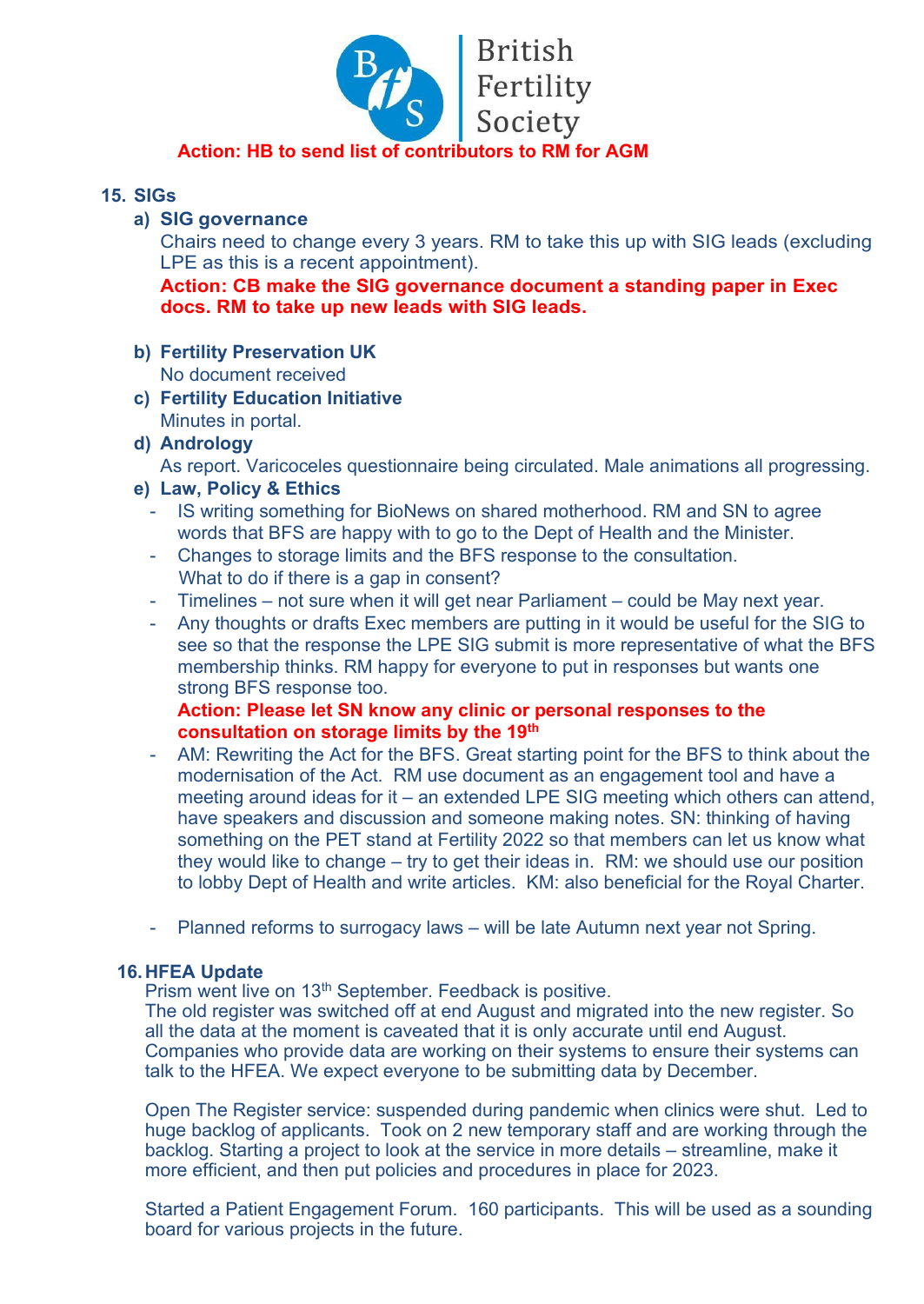

Authority meeting: Multiple births – down at 6% - the Authority agreed we should publish this information and then revisit it in a couple of years' time.

Code of practice: signed off by Secretary of State and going to parliament late October.

Maria Caulfield is the new minister in charge of Fertility.

Ethnic Diversity work: CE felt there was a very positive meeting with RCOG taskforce, still more work to do.

Register research panel: Suspended this at the moment – because of staff turnaround and new staff need to learn how to extract data. Also the new register means data format is slightly different.

Government consultation on extending storage limits: Preparing consultation response. Supportive of it.

RM: the BFS LPE SIG has been engaged with the intra-partner donation of eggs and we appreciate what the HFEA has set its position as. We don't think this is a satisfactory position – we don't think it is professionally, clinically or legally defensible. RC – we have to be compliant with the law and uphold it as it is. We have to issue clarification which complies with the law. The HFEA are still in discussion with them. The HFEA agree with the BFS. The BFS will be making lobbying efforts.

RC: embryos created by donors – question 8 refers to gametes being put in not embryos. This would be a good question to consider in detail in the BFS response.

JB: when will the research panel be back – because it affects funding applications. RC: depends on post Prism work. Hopefully by end of this financial year so by March 2022 hopefully. JB to contact RC directly.

BW: Send link to RC from the Diversity Network.

SN: Please could the HFEA share their response with the LPE SIG so that a stronger case can be made. Urges everyone to send their feedback ahead of the LPE SIG meeting next week.

#### **17.External Meetings:**

- **a) RCOG World Congress** Report in portal
- **b) RCOG PD Conference**  Report in portal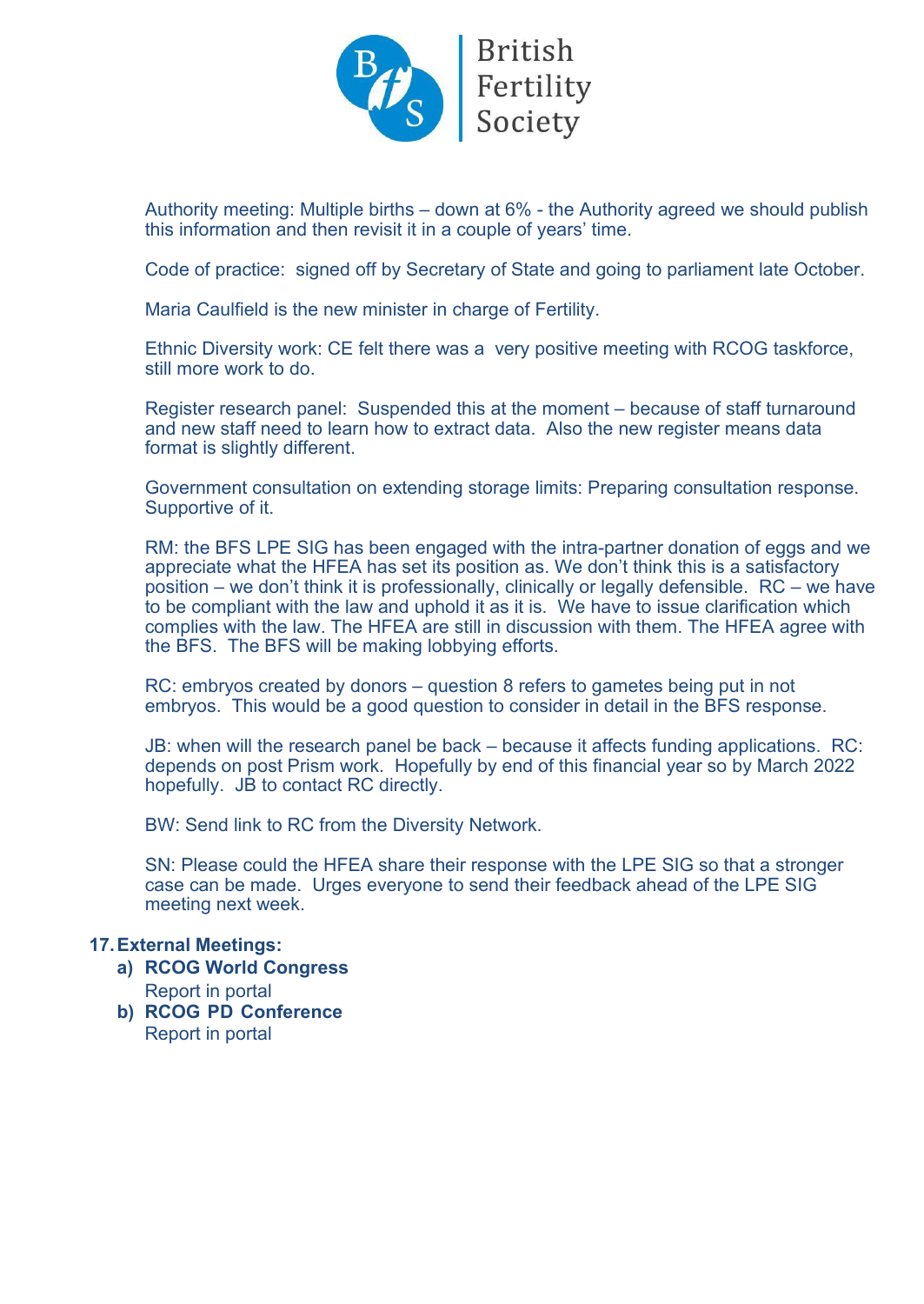

# **18.Relationships with other organisations:**

- **a) Associated Fertility Societies**
	- NTR next meeting in November

# **b) FNUK/Fertility Fairness**

Fertility Awareness  $-1$ <sup>st</sup> week in November. Releasing short videos throughout the day. Also a webinar released at 6pm every day. RM has done the first one on Fertility Fairness.

Joyce Harper Fertility Education for Thursday.

Two surveys on Fertility in the workplace and one on covid.

Please support, share and like and use the hashtags.

Wales & Scotland have been busy with Freshers for Fertility Education.

They've been to a number of Fresher events in person. Huge response to Fresher Surveys.

Clinic ambassador scheme going well – thank you to Matt Noble who is one. Working with CCGs on fertility policies

Currently recruiting for an England coordinator.

- **c) NHS England**
- NTR
- **d) Dept of Health** NTR

**e) PET**

Large programme of events coming up from now until April 2022. Work with Genomics England as they are piloting a scheme for whole genome sequencing at birth.

Event on extending the storage limits got great feedback – thank you to MW for speaking.

Event on  $20<sup>th</sup>$  – future of Female Fertility

Annual Conference on reproducing regulation and discussing law change.

Workshop – constructive discussion on add-ons at which social scientists will be presenting their findings from discussions with patients. Public meeting about this in January next year.

PET is 30 next year – there will be events around this.

# **19.BFS Representation on other committees:**

**a) IFFS**

Current representative is JS. NTR.

- **b) RCOG Council, SST & Liaison committees** Current RCOG representative is IS. NTR. SST representative is YJ. No report/apologies sent – RM will write and ask him to continue for a new 3 yr term.
- **c) NQAAP** NTR
- **d) ESHRE**

**Action: RM to contact Arianna D'Angelo to see how we can affiliate BFS with ESHRE.** 

BW sent round the guideline on assisted reproduction for viral positive patients from ESHRE..

Embryology exam is online next year. But Annual Conference will be in Milan and onsite.